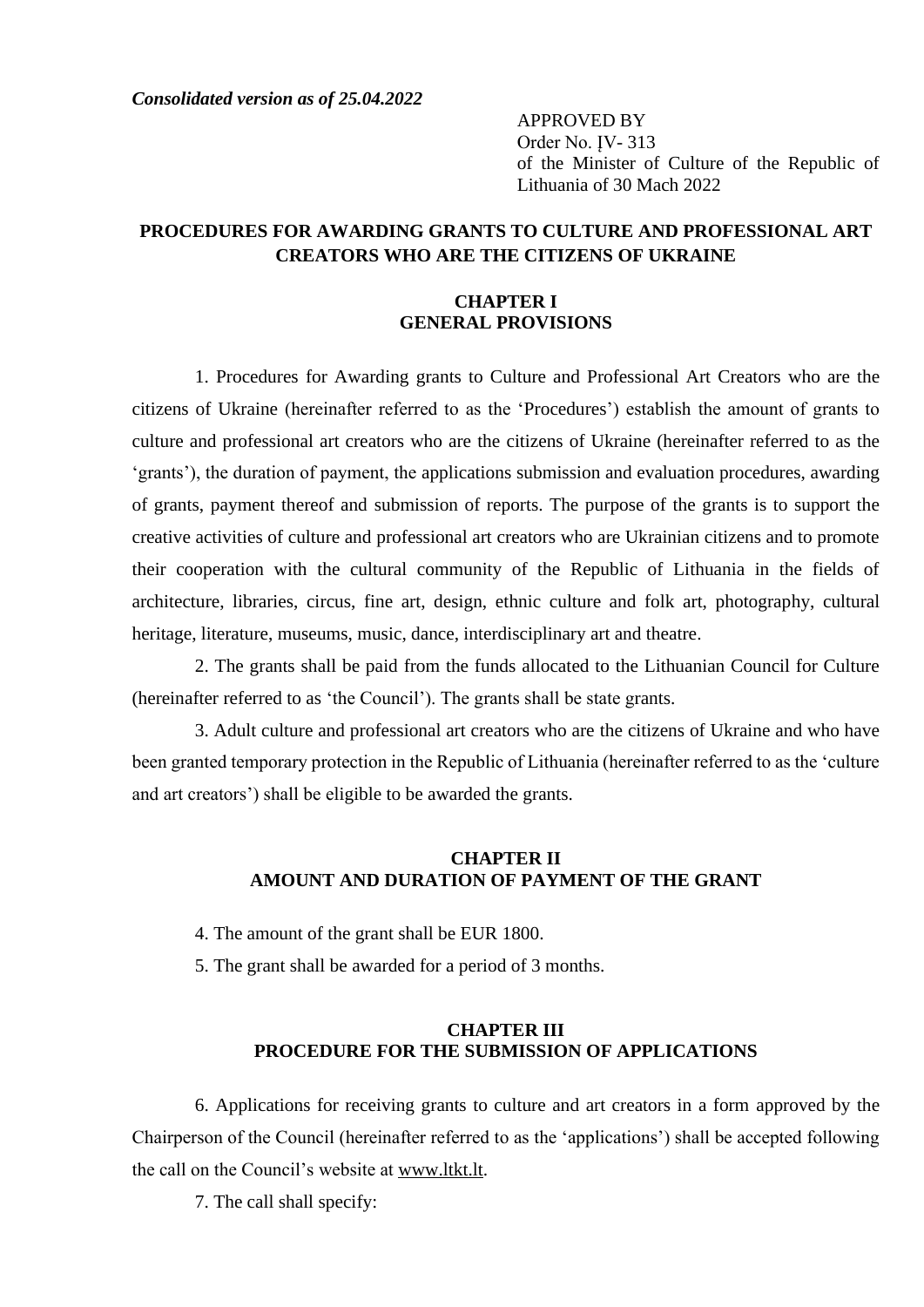7.1. the time limit for the submission of applications;

7.2. the method of the submission of applications;

7.3. the name, surname, telephone number and e-mail address of the designated administrative staff member of the Council;

7.4. other required information.

8. Applications shall be accepted on a continuous basis and shall be forwarded for administrative check on Tuesday of each week.

9. A culture and art creator may be awarded a grant once.

10. The following persons shall not be eligible to submit applications:

10.1. culture and art creators who are working in the institutions, enterprises and organisations of the Republic of Lithuania – for the activities that are specified in their employment contracts or job descriptions;

10.2. culture and art creators who are studying in the higher education institutions of the Republic of Lithuania – for the activities that are integrated in their study programmes.

11. The applications completed in Lithuanian or English, with the annexes in Lithuanian or English enclosed, shall be sent to the Council by the methods specified in the call.

*Amendment of paragraph:*

*No[. ĮV-422,](https://www.e-tar.lt/portal/lt/legalAct/d47508e0c46a11ec8d9390588bf2de65) 2022-04-25*

12. The application must be accompanied by:

12.1. a copy of the personal identity document;

12.2. a copy of the document attesting the fact of being granted temporary protection in the Republic of Lithuania (a registration card issued by the Migration Department under the Ministry of the Interior of the Republic of Lithuania, etc.);

12.3. the candidate's CV and the description of creative activities indicating the results of the previous creative activities;

12.4. a confirmation by a legal entity registered in the Republic of Lithuania, the primary activity whereof is in the field of culture and/or professional art, stating that the applicant will be involved in the culture and/or professional art activities carried out by the abovementioned legal entity and the information regarding the previous culture and/or professional art projects implemented by this legal entity as well as their results.

13. The application may be accompanied by other documents (copies of documents attesting education, visual material, etc.) supporting the information provided in the application.

## **CHAPTER IV EVALUATION OF APPLICATIONS**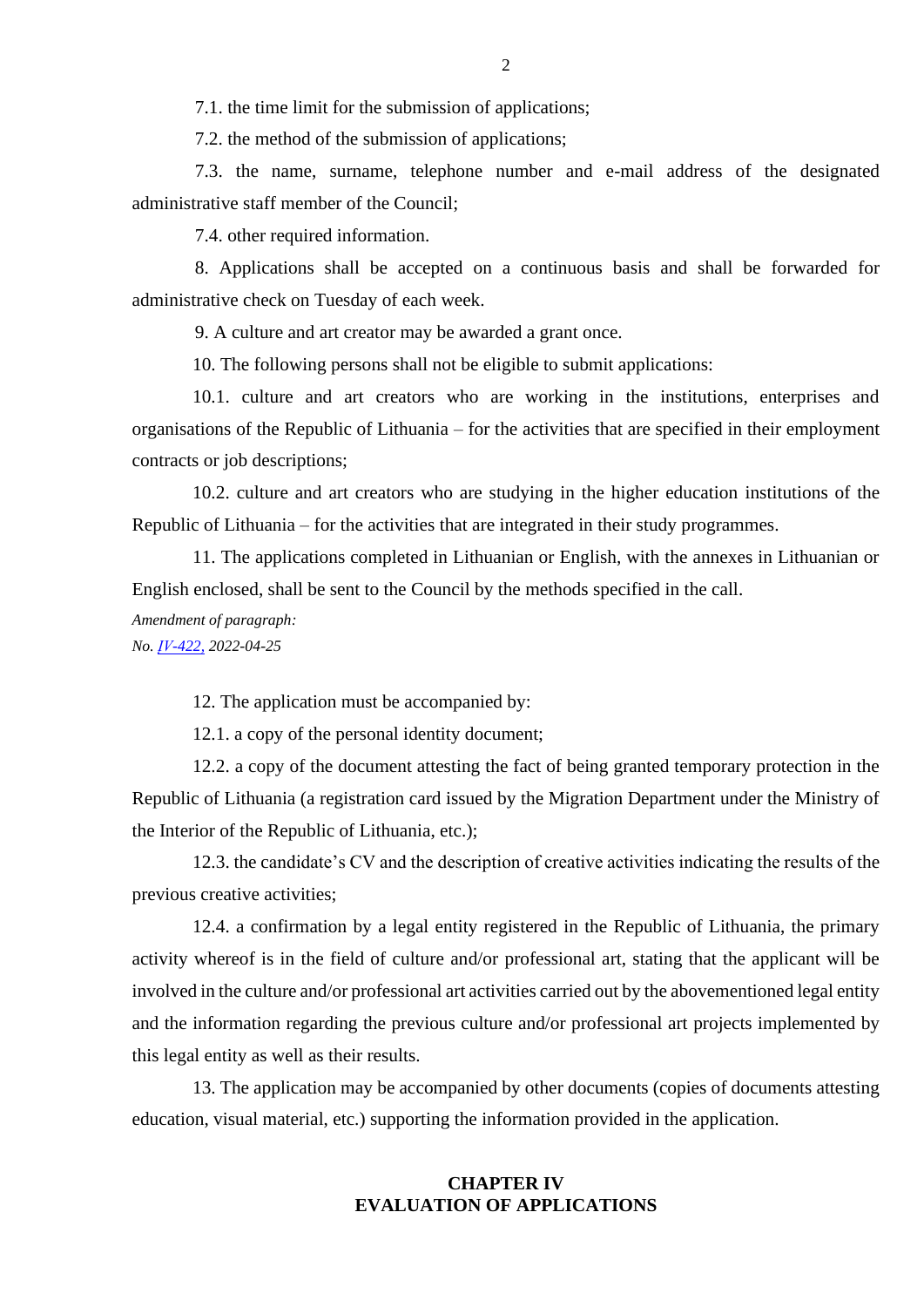14. The applications submitted to the Council shall be evaluated in two stages:

14.1. the evaluation of administrative compliance;

14.2. the evaluation by the meeting of Council members.

15. The evaluation of administrative compliance shall be carried out by the designated administrative staff member of the Council.

16. The purpose of the evaluation of administrative compliance shall be:

16.1. to register the application submitted;

16.2. to identify whether the application has been submitted in compliance with the administrative requirements specified in the Procedures and the call.

17. The evaluation of administrative compliance shall be carried out in accordance with the procedure established by the Council no later than within 5 working days from forwarding the application for administrative check.

18. If the evaluation of administrative compliance identifies that the application submitted is non-compliant with the requirements specified in the Procedures and the call, and if there is a possibility to correct the deficiencies, the designated administrative staff member of the Council shall notify the applicant once to the applicant's e-mail address specified in the application and shall determine a time limit of at least 3 working days to remedy these deficiencies.

19. If the application is assessed to meet all the requirements for the evaluation of administrative compliance it shall be forwarded to the meeting of the Council members for evaluation.

20. The meeting of Council members shall score the application on a scale from 0 to 100 points based on the following criteria:

20.1. Relevance of the activities described in the application to the purpose of the grant as set out in the Procedures (0–30 points);

20.2. The results of the previous creative or professional activities carried out as a culture or professional art creator (0–40 points);

20.3. The results of the previous culture and/or professional art projects implemented by the legal entity referred to in Point 12.4 of the Procedures (0–30 points).

21. A detailed description of the criteria for the evaluation of grant applications is set out in the Annex to these Procedures.

### **CHAPTER V AWARDING OF GRANTS**

22. Funding may be awarded to the applications with a minimum score of 60 points.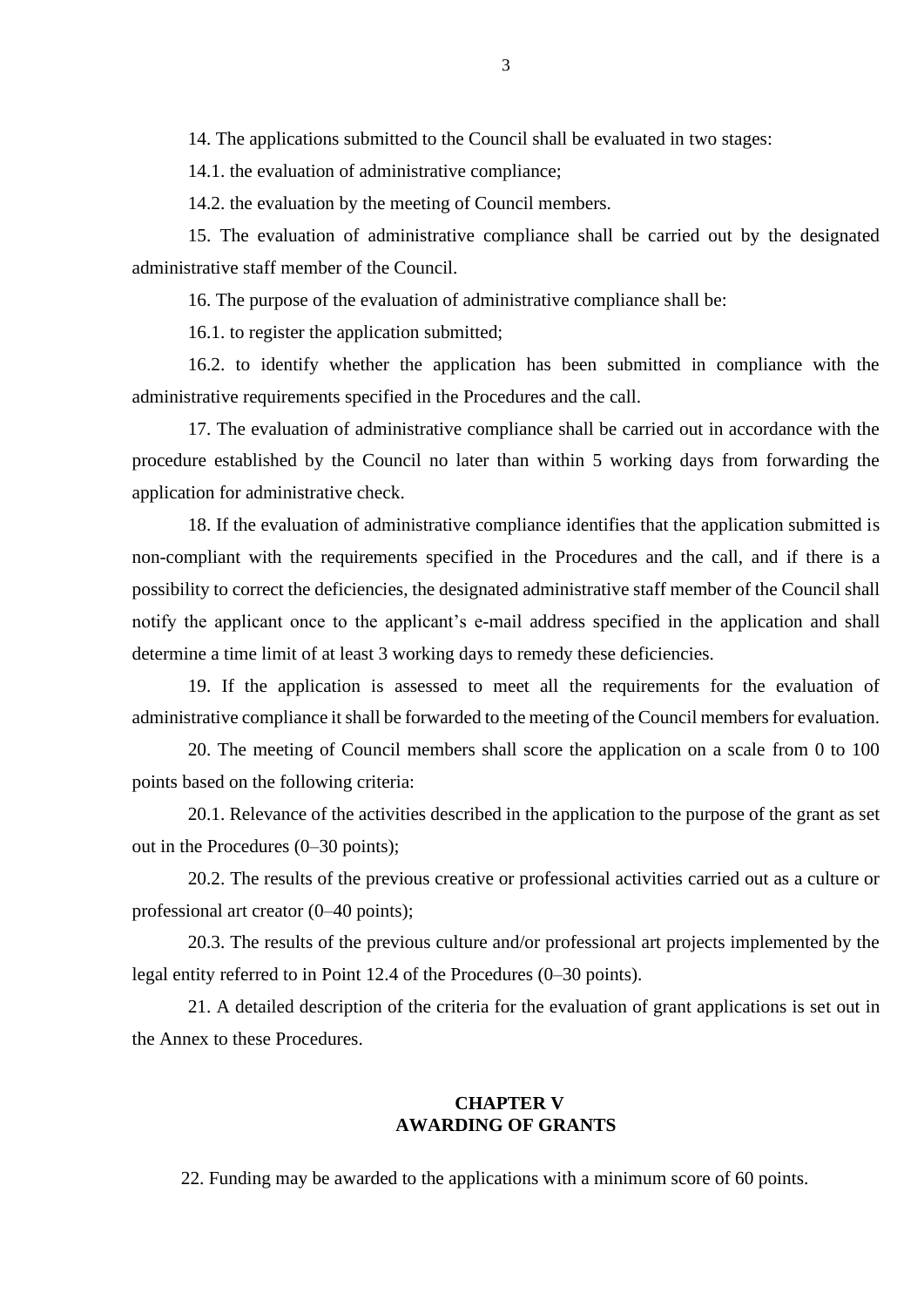23. The decision on the funding of an application shall be taken by the meeting of Council members no later than within 20 working days after the submission of the application for administrative check.

24. Information on the decisions taken by the meeting of the Council members to grant funding to applications and the results of the evaluation of applications (score awarded, rounded to the nearest hundredth of a point) shall be published on the Council's website at www.ltkt.lt no later than within 3 working days after the date of adoption of these decisions, indicating the applicants' names and surnames, as well as the titles of their creative activities.

The personal data provided (applicants' names and surnames) shall be made publicly available by the Council, being the data controller in order to ensure the principles of transparency and the public interest in the award of grants. The above personal data shall be publicly available for a period of 3 years.

#### **CHAPTER VI PAYMENT OF GRANTS AND REPORTING**

25. The culture and art creator to whom a grant is awarded by a decision of the meeting of the Council members shall submit one copy of the agreement duly completed in a form approved by the Chairperson of the Council to the Council within 10 working days from the date of adoption of the decision of the meeting of the Council members on the award of the grant.

26. If the culture and art creator fails to submit a duly completed and signed agreement to the Council by the time limit set out in Point 25 of the Procedures no funding shall be granted.

27. A lump sum payment of the grant shall be made to the payment account of the beneficiary specified in the agreement within 10 working days from the signing of the agreement.

28. The grant shall not be paid if the beneficiary:

28.1. dies;

28.2. informs the Council that for objective reasons he/she is no longer able to carry out the activities for which the grant has been awarded;

28.3. has submitted false data (documents) for the grant;

28.4. does not carry out the activities for which the grant has been awarded or does not use the grant awarded for its intended purpose.

29. In the cases referred to in Points 28.3–28.4 of the Procedures, the beneficiary must repay to the Council the full amount of the grant received up to the date of termination of grant payment. If the grant is not repaid it shall be recovered in accordance with the procedure established by legislation. In the case referred to in Point 28.2 of the Procedures the Council shall take the decision on repayment of the grant having considered the reasons for the cessation of activities.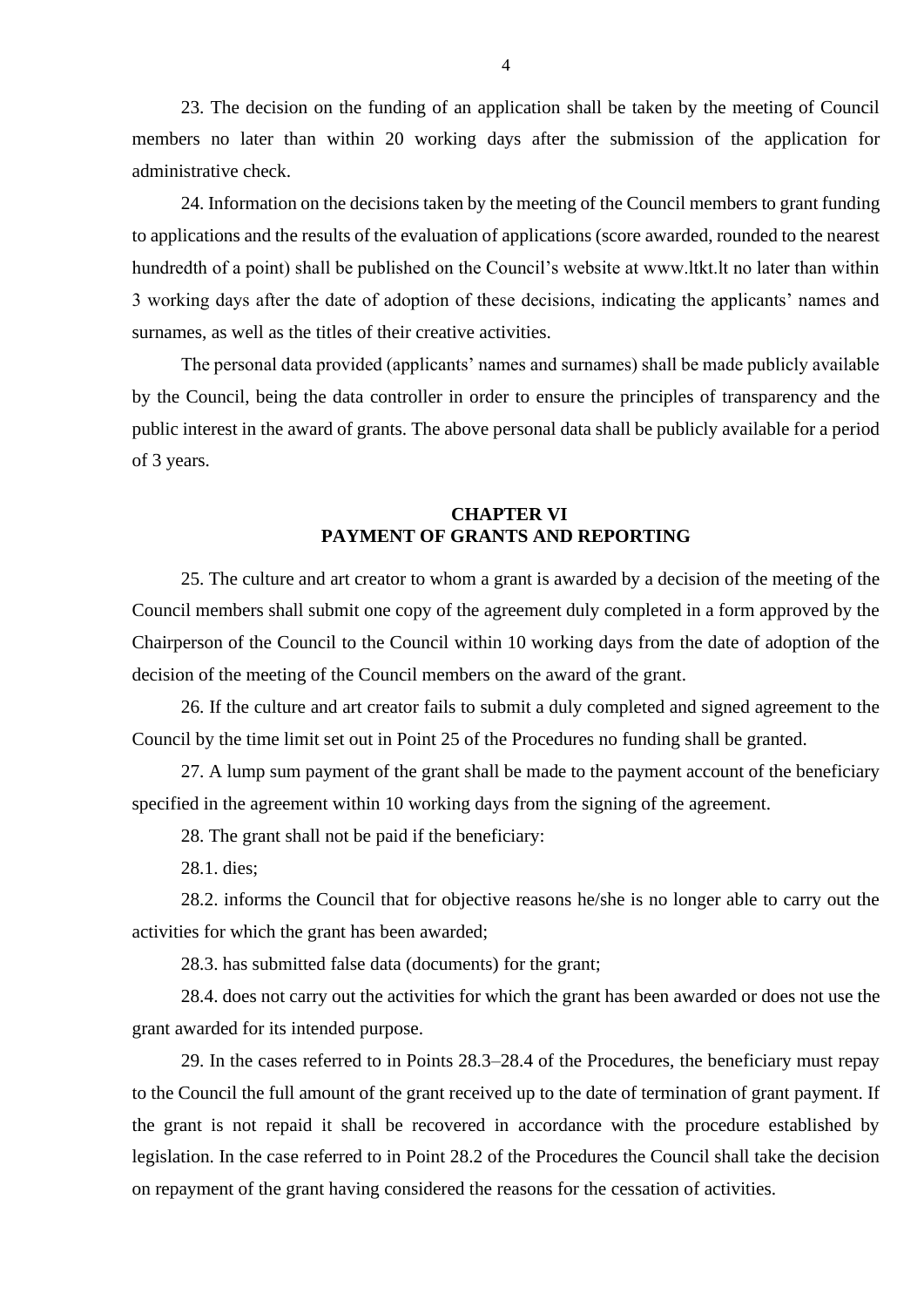30. After the expiry of the period of carrying out the activities for which the grant has been awarded the culture and art creator must submit to the Council, no later than within 20 working days, a report on the activities in the form approved by the Chairperson of the Council (hereinafter referred to as the 'report').

31. The report shall be emailed to the Council to stipendijos@ltkt.lt (certified by an electronic signature, signed by a physical signature and scanned (PDF format) or otherwise ensuring the authenticity and integrity of the report) or submitted electronically via the website at www.ltkt.lt. *Amendment of paragraph: No[. ĮV-422,](https://www.e-tar.lt/portal/lt/legalAct/d47508e0c46a11ec8d9390588bf2de65) 2022-04-25*

32. If a culture and art creator fails to report for the grant awarded in accordance with the procedure established in the Procedures and the agreement, he/she shall not be entitled to receive funding from the Council until he/she reports for the grant awarded.

## **CHAPTER VII PROVISION OF INFORMATION AND DATA PROTECTION**

33. Applicants and beneficiaries shall not be provided with individual evaluations; however, upon their written request, the Council shall provide the average score given for each of the evaluation criteria referred to in Point 20 of the Procedures. The Council shall only provide grant applications and reports to third parties with the consent of applicants and beneficiaries.

34. Information other than that referred to in Point 33 of the Procedures shall be provided to persons in accordance with the procedure established in the Law on the Right to Obtain Information and Data Reuse of the Republic of Lithuania.

35. The personal data (name, surname, residence address, email address, telephone number and other contact details) provided in the application form shall be processed by the Council being the data controller for the purpose of awarding grants and other financial support to culture and art creators; for the purpose of obtaining the necessary conclusions for the Council's decision-making process; for the purpose of organising and coordinating research in the field of culture and art; for the purpose of monitoring the ongoing culture and art projects; and for the purpose of document management. The processing of personal data shall be carried out in the public interest and for the fulfilment of the legal requirements applicable to the Council, in accordance with Article 6(1)(c) and (e) of Regulation (EU) 2016/679 of the European Parliament and of the Council of 27 April 2016 on the protection of natural persons with regard to the processing of personal data and on the free movement of such data, and repealing Directive 95/46/EC (General Data Protection Regulation).

### **CHAPTER VIII**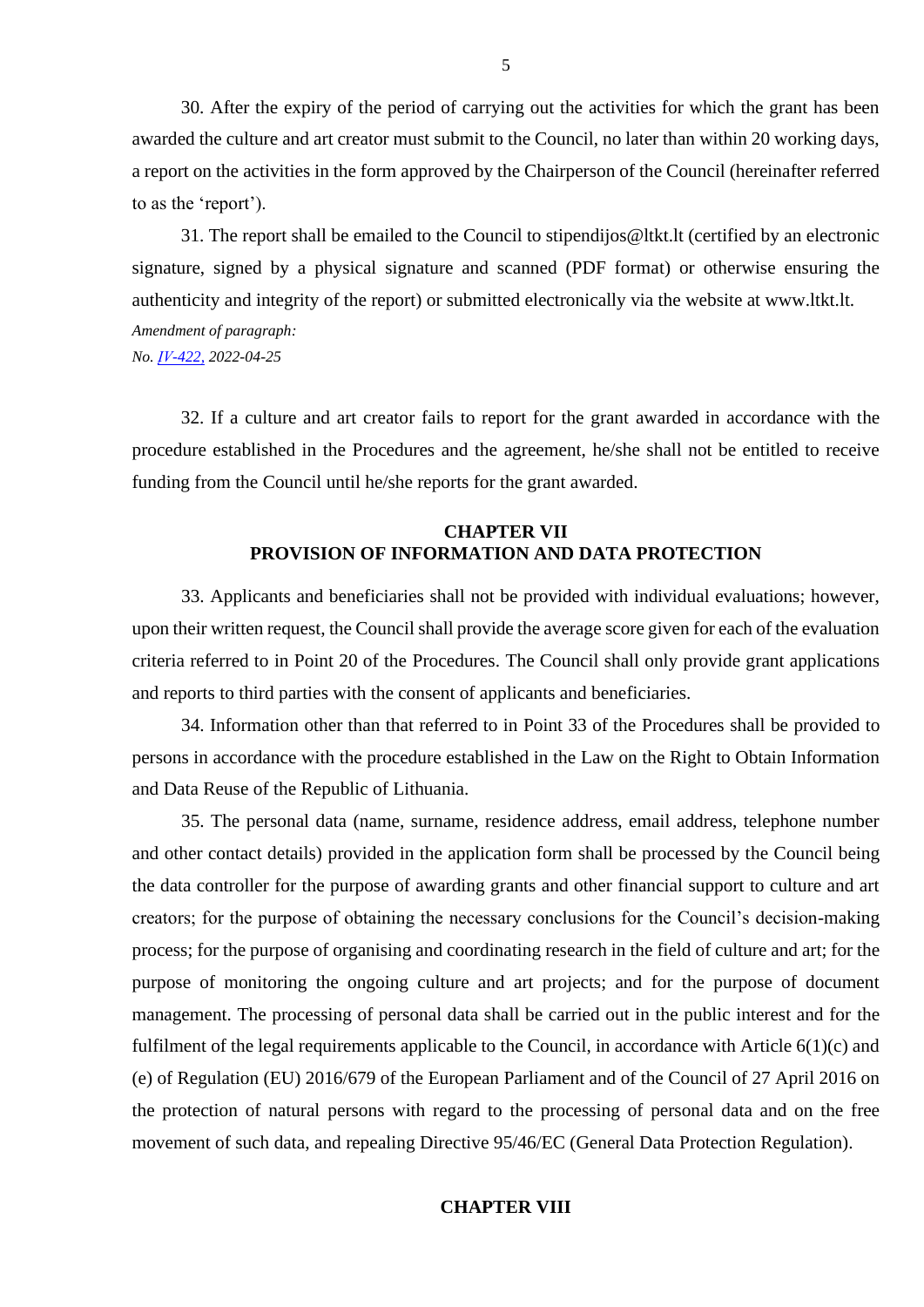#### **FINAL PROVISIONS**

36. The documents of the administration of the programme of grants to culture and art creators and the personal data of applicants and beneficiaries shall be stored within the time limits set out in the Council's documentation plan and Procedures for the Processing of Personal Data in the Lithuanian Council for Culture.

37. The decisions of the meeting of Council members may be appealed against in accordance with the procedure and within the time limits established by the Law on Public Administration of the Republic of Lithuania.

\_\_\_\_\_\_\_\_\_\_\_\_\_\_\_\_\_\_\_\_\_\_\_\_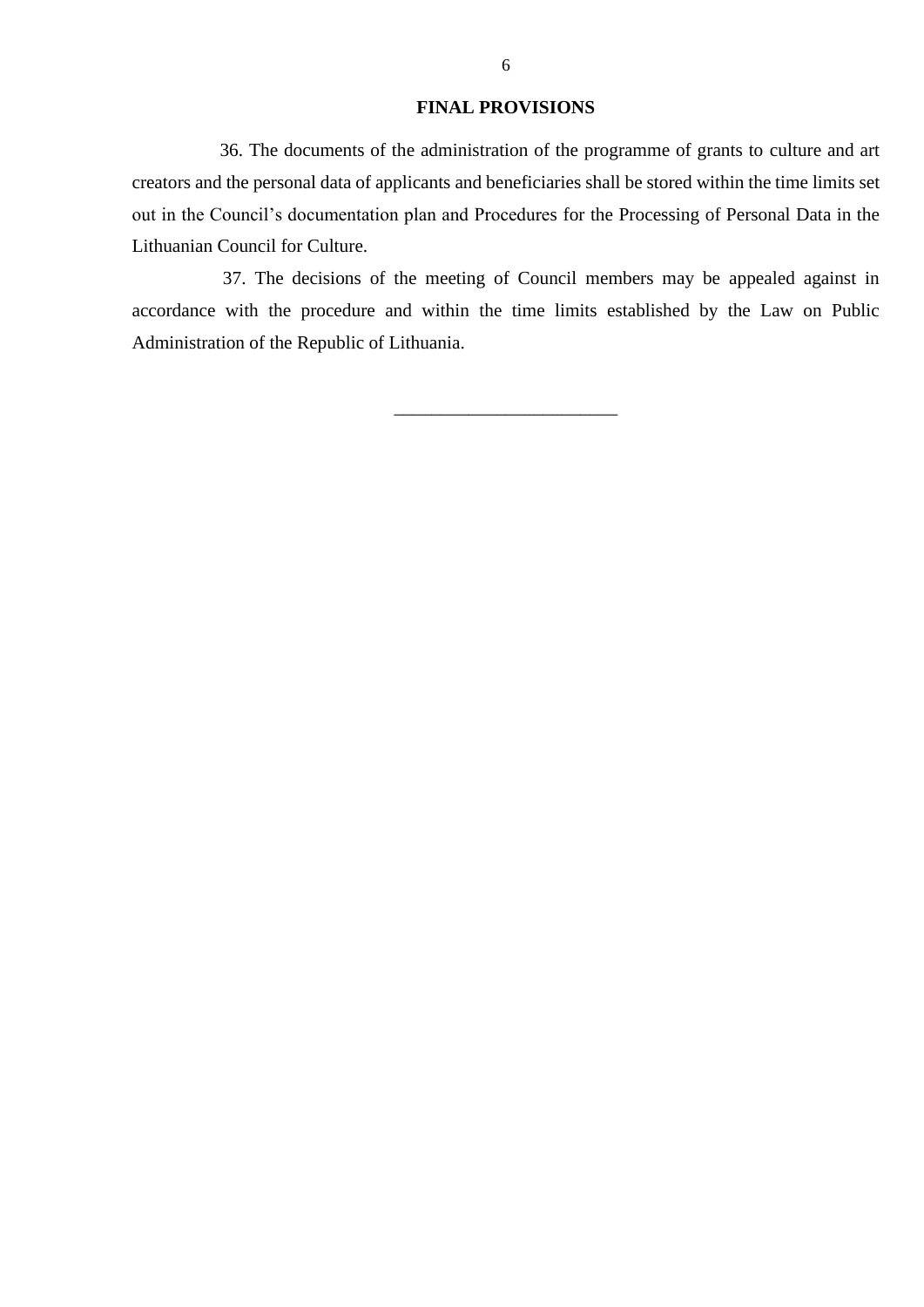Annex

to Procedures of the Procedure for Awarding Grants to Culture and Professional Art Creators Who Are the Citizens of Ukraine

## **DESCRIPTION CRITERIA FOR THE EVALUATION OF GRANT APPLICATIONS OF CULTURE AND PROFESSIONAL ART CREATORS WHO ARE THE CITIZENS OF UKRAINE**

The criteria for the evaluation of grant applications of culture and professional art creators who are the citizens of Ukraine and score descriptions:

1. Relevance of the activities described in the application to the purpose of the grant as set out in the Procedures for Awarding Grants to Culture and Professional Art Creators Who Are the Citizens of Ukraine (hereinafter referred to as the 'Procedures') (0–30 points):

| <b>Description</b><br>of the evaluation criterion                                                                                                                         | <b>Possible score to be</b><br>awarded in<br>assessing<br>compliance with<br>the evaluation<br>criterion | <b>Guidance for evaluators</b>                                                                                                                                   |
|---------------------------------------------------------------------------------------------------------------------------------------------------------------------------|----------------------------------------------------------------------------------------------------------|------------------------------------------------------------------------------------------------------------------------------------------------------------------|
| The purpose of the project is to<br>support the creative activities of<br>Ukrainian culture and<br>professional art creators,                                             | 30                                                                                                       | Compliance with the evaluation<br>criterion shall be given 30 points, if the<br>project fully complies with the<br>description of the evaluation criterion.      |
| promote their cooperation with<br>the cultural community of the<br>Republic of Lithuania in the<br>fields of architecture, libraries,<br>circus, fine art, design, ethnic | 15                                                                                                       | Compliance with the evaluation<br>criterion shall be given 15 points, if the<br>project moderately complies with the<br>description of the evaluation criterion. |
| culture and folk art,<br>photography, cultural heritage,<br>literature, museums, music,<br>dance, interdisciplinary art, and<br>theatre.                                  | $\Omega$                                                                                                 | Compliance with the evaluation<br>criterion shall be given 0 points, if the<br>project does not comply with the<br>description of the evaluation criterion.      |

2. The results of the previous creative or professional activities carried out as a culture or professional art creator (0–40 points):

| <b>Description</b><br>of the evaluation criterion | <b>Possible score to be</b><br>awarded in<br>assessing<br>compliance with<br>the evaluation<br>criterion | <b>Guidance for evaluators</b> |
|---------------------------------------------------|----------------------------------------------------------------------------------------------------------|--------------------------------|
|---------------------------------------------------|----------------------------------------------------------------------------------------------------------|--------------------------------|